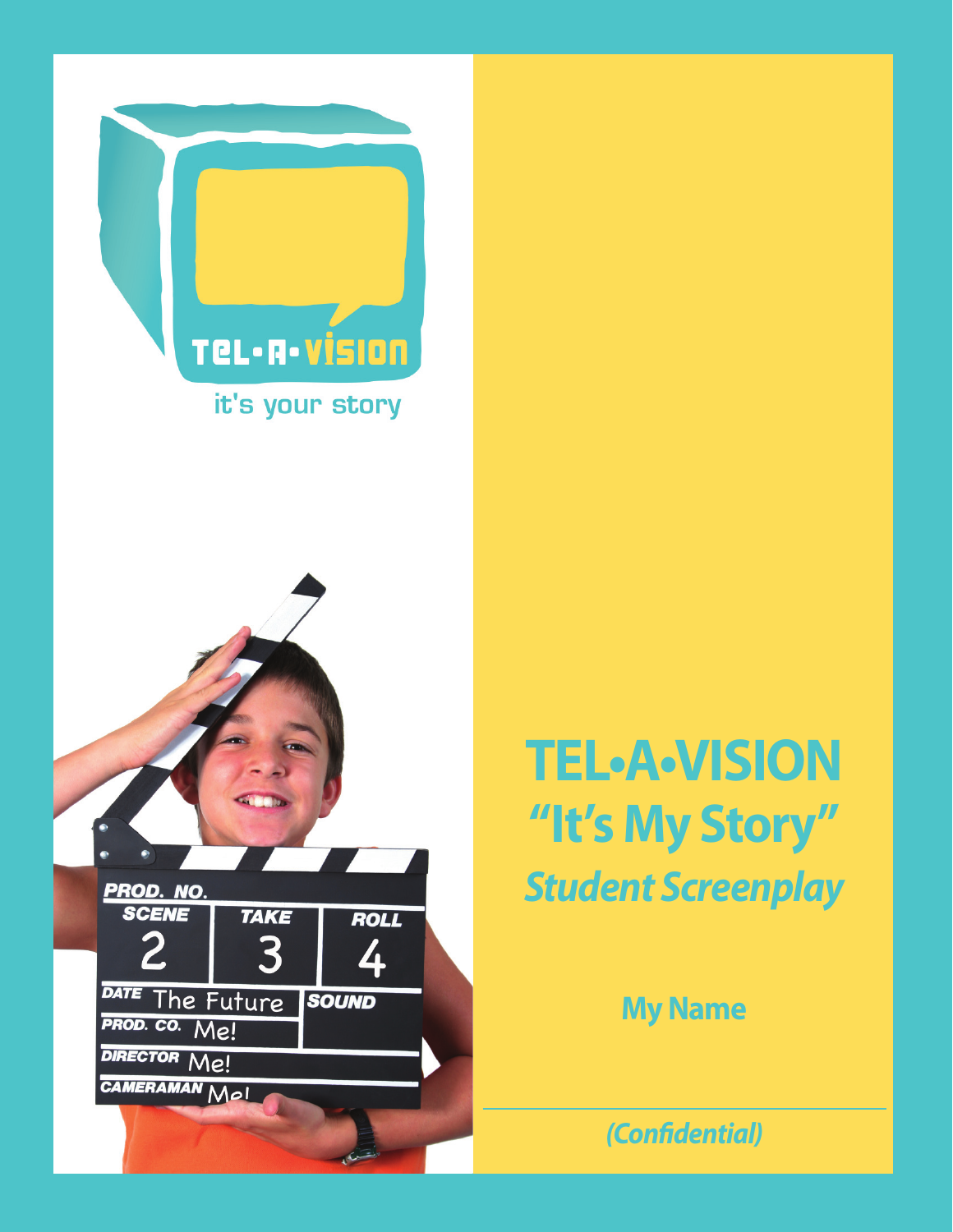

## **Writing the Scenes for Your Screenplay**

In this screenplay YOU are the star. You get to write the scenes that will go into your movie. In each of the eight scenes we have given you sample questions and sample sentences, but remember "It Is Your Story".

#### **Writing Your Scenes**

Each of your dreams/goals should be written as positive affirmation statements. These statements should be short and succinct, around six words per line if possible.

#### *What is an affirmation statement?*

Positive affirmations declare and confirm your positive beliefs about yourself and about life. These simple declarations of who you want to be and how you want to feel are a powerful means of self-transformation and the key element in creating your life of dreams. Any negative thoughts or limiting beliefs can be reprogrammed into positive feelings and images.

Guidelines for creating positive dream specific affirmations:

- Affirmations are positive.
- Avoid using the word "not" in an affirmation.
- Affirmations are stated in the present tense. Stating dreams as if they have already happened give them more power.
- Be as specific as possible, for example "I am living in Washington, DC", not "I move to another state."
- Begin your affirmations with "I am …" wherever possible.
- Affirmations use action words.
- Affirmations are personal.

 Affirmations are meant to be repeated and reviewed as a means to reinforce your positive beliefs in achieving your Dreams. You are actually giving instructions to your brain on what you want your life to become. Once you have completed your TEL.A.VISION, viewing it repeatedly will allow you to feel the emotions that you will experience as you achieve your goals. The stronger the feelings are, the more powerful the impact.

There are eight scenes for your screenplay. Answer as many questions as you feel comfortable with in each scene. We have given you examples to help you get started. When you are done with all eight scenes you will be ready to move on to "Lesson 5: Writing My Script."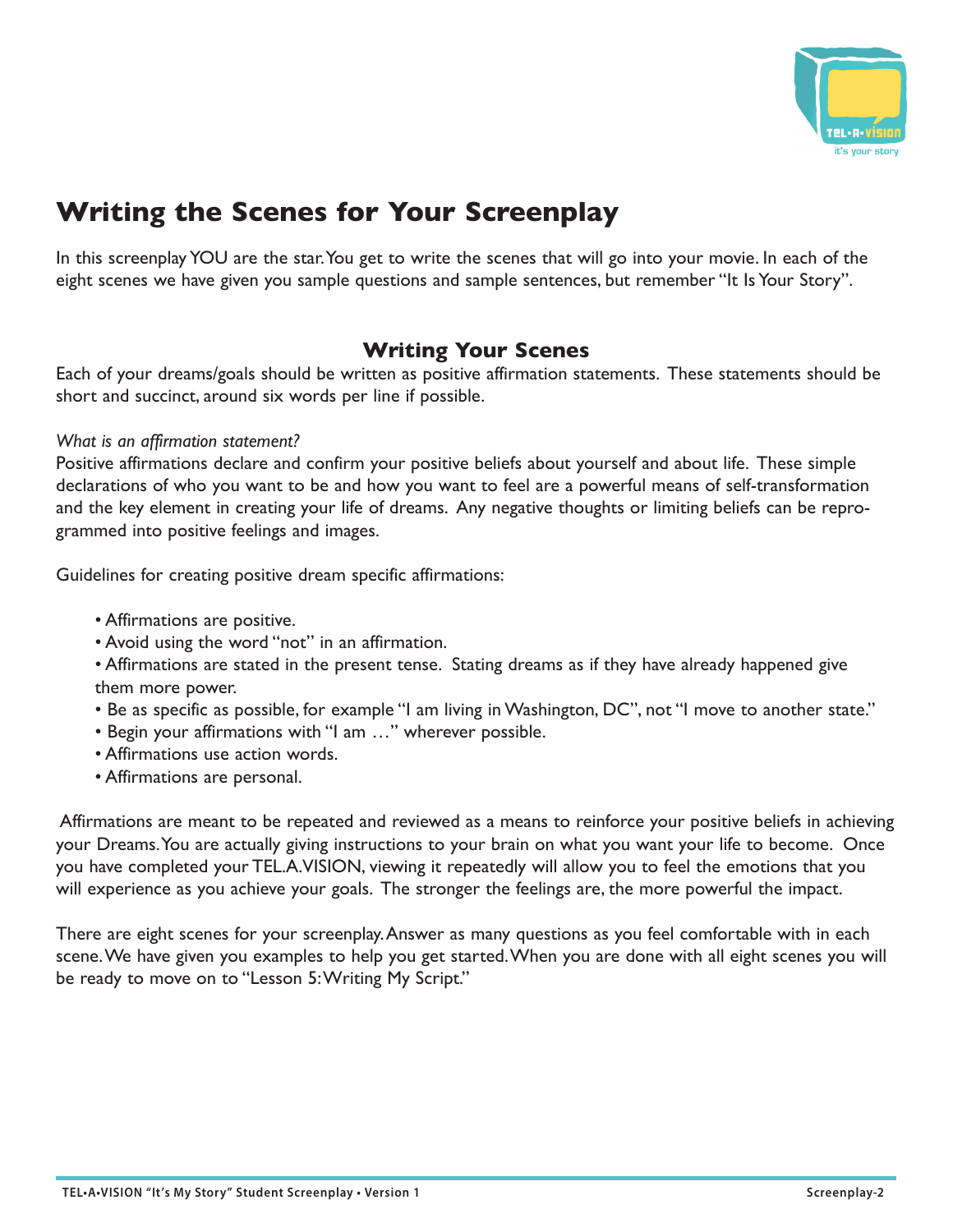

## **Scene 1: My Unique Gifts**

The following questions will help you think about your strengths and capabilities. Answer these questions about how you see yourself in ten years, not just how you are today. Phrase each of these in the present tense.

These are sample questions, if you have other questions that you feel fit in this area, feel free to add them, and then provide your answers.

| What am I good at?                        |  |
|-------------------------------------------|--|
| What makes me different from others?      |  |
| What do I know?                           |  |
| What behaviors do I value most in myself? |  |
| What do I like about myself?              |  |
| What have I done that I am most proud of? |  |
| What have I learned to do?                |  |

#### Sample Unique Gift Sentences

I add humor to the world around me.

I am a good friend to others.

I always help others.

I remember people's names (or birthdays, etc.)

I work hard at whatever task I am given.

I imagine things that others cannot.

I find something I like in everyone.

I have learned to speak another language.

I am able to explain things so that others understand.

I keep my room and workspace very neat.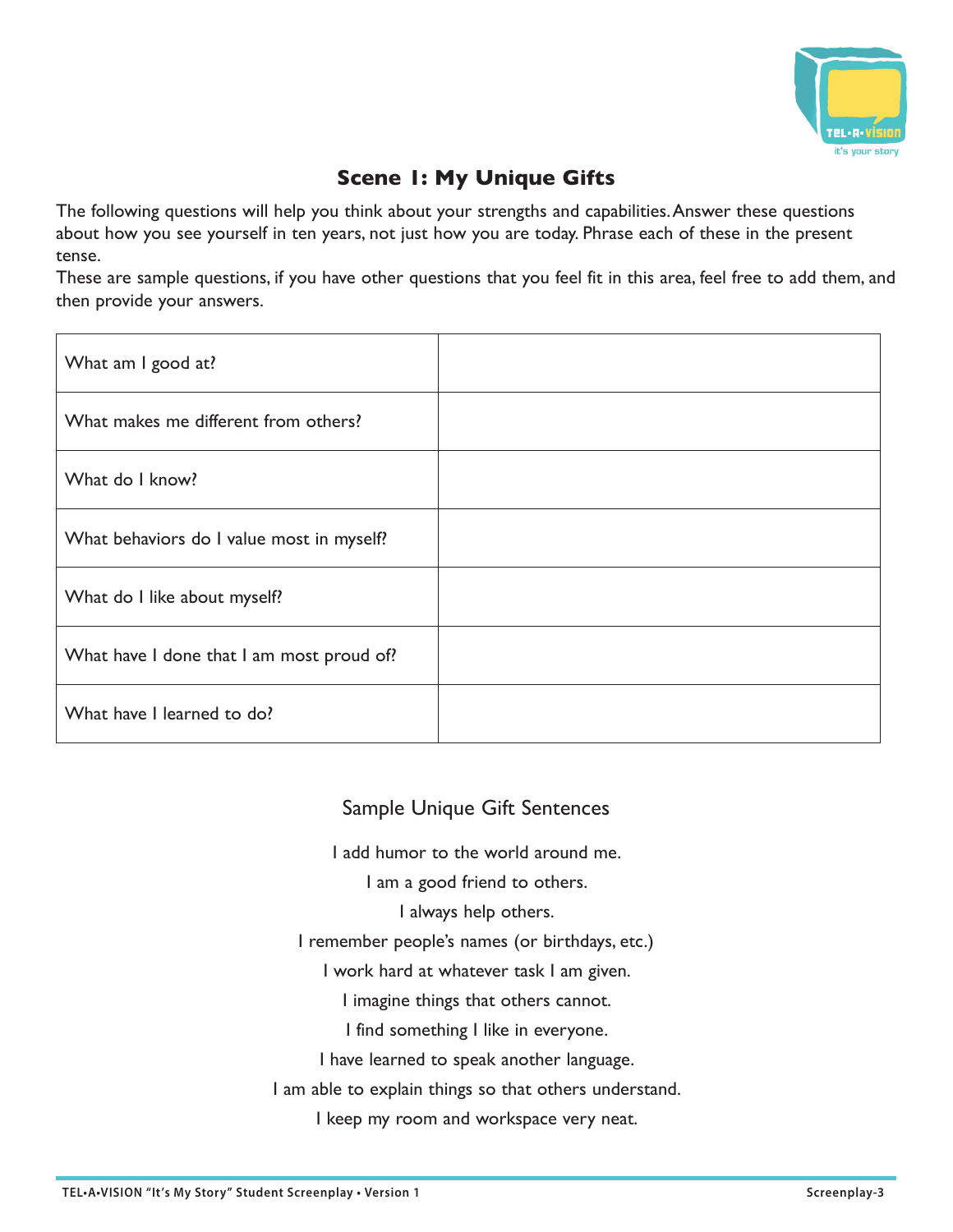

## **Scene 2: My Education**

The following questions will help you think about your education. Answer these questions about how you see yourself in ten years, not just how you are today. Phrase each of these in the present tense.

These are sample questions, if you have other questions that you feel fit in this area, feel free to add them, and then provide your answers.

| How far did I go in school?                       |  |
|---------------------------------------------------|--|
| What is my best school subject?                   |  |
| What is my favorite school subject?               |  |
| What do I learn?                                  |  |
| What have I struggled with, but still<br>learned? |  |
| What career did I study in school?                |  |

#### Sample Education Statements

I am a high school graduate.

I have an Associates Degree in Liberal Arts and Sciences (or whatever).

I am a graduate from the University of Michigan (or other school).

I learned computer programming.

I am an excellent Biology (or whatever) student.

I am an expert in law (animals, plants, or whatever).

I went to cooking school (or whatever) to learn to be a chef.

I am a hard worker and learned how to write well.

I am a lifelong learner.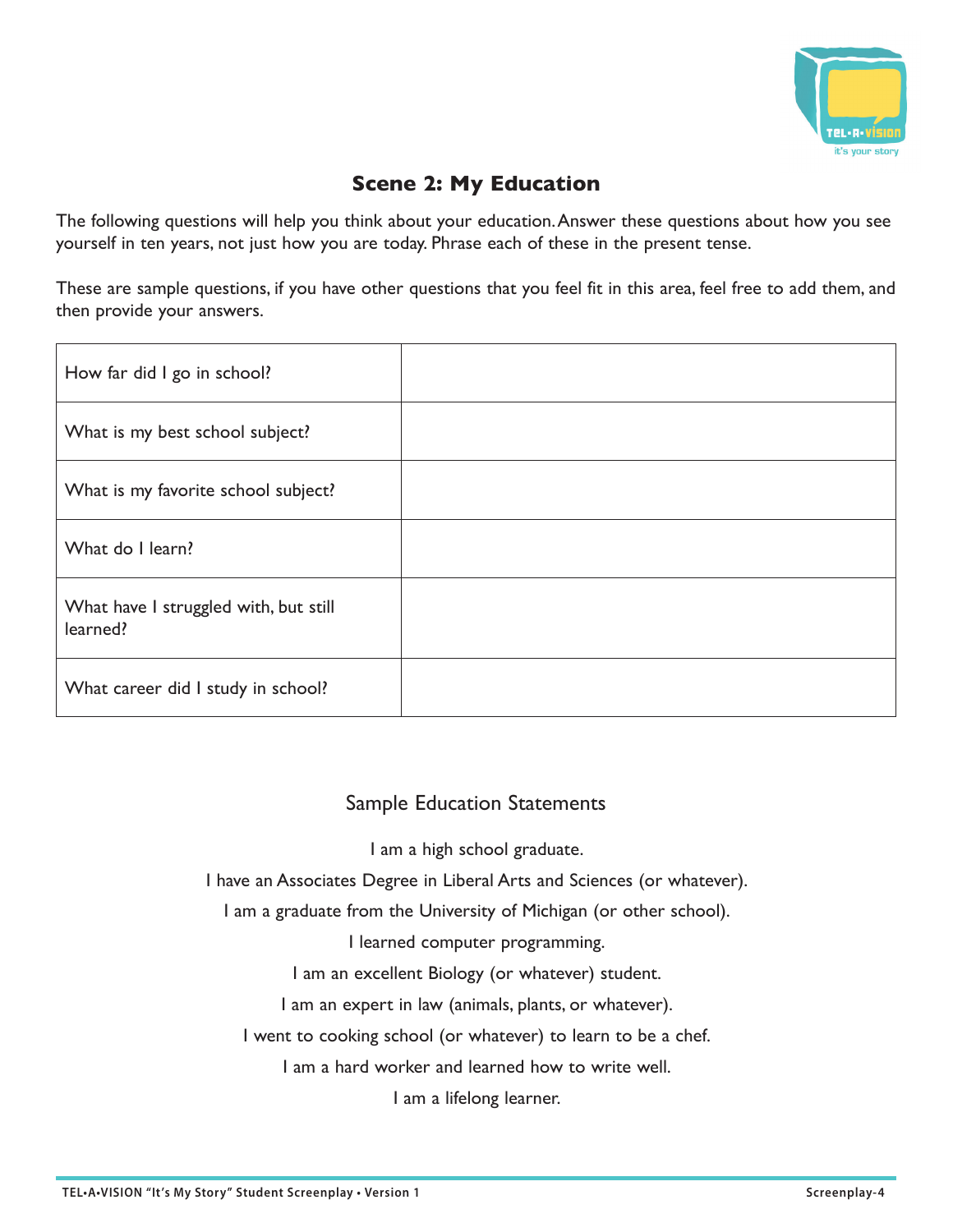

#### **Scene 3: My Personal and Financial Goals**

The following questions will help you think about your personal and financial goals. Answer these questions about how you see yourself in ten years, not just how you are today. Phrase each of these in the present tense.

These are sample questions, if you have other questions that you feel fit in this area, feel free to add them, and then provide your answers.

| What is my current living situation?                                   |  |
|------------------------------------------------------------------------|--|
| What is the "one thing" I really want to do<br>in my life, that I did? |  |
| What have I achieved financially?                                      |  |
| What role does money play in my life?                                  |  |
| How do I get the money I need in order to<br>live?                     |  |

#### Sample Personal and Financial Statements

I live in my own apartment. I own a beautiful home in the country. I visit my birthplace in Cambodia (or other country). I go to an all-inclusive resort in the Caribbean. I have visited Washington, DC. I own a Cadillac Escalade. I move to NYC. I ride my horse in the countryside. I earn enough money to pay for my rent and food. I spend within my means. I have a job and earn \$xx,xxx (put in your income). I earn money from my job and my parents and friends sometimes help me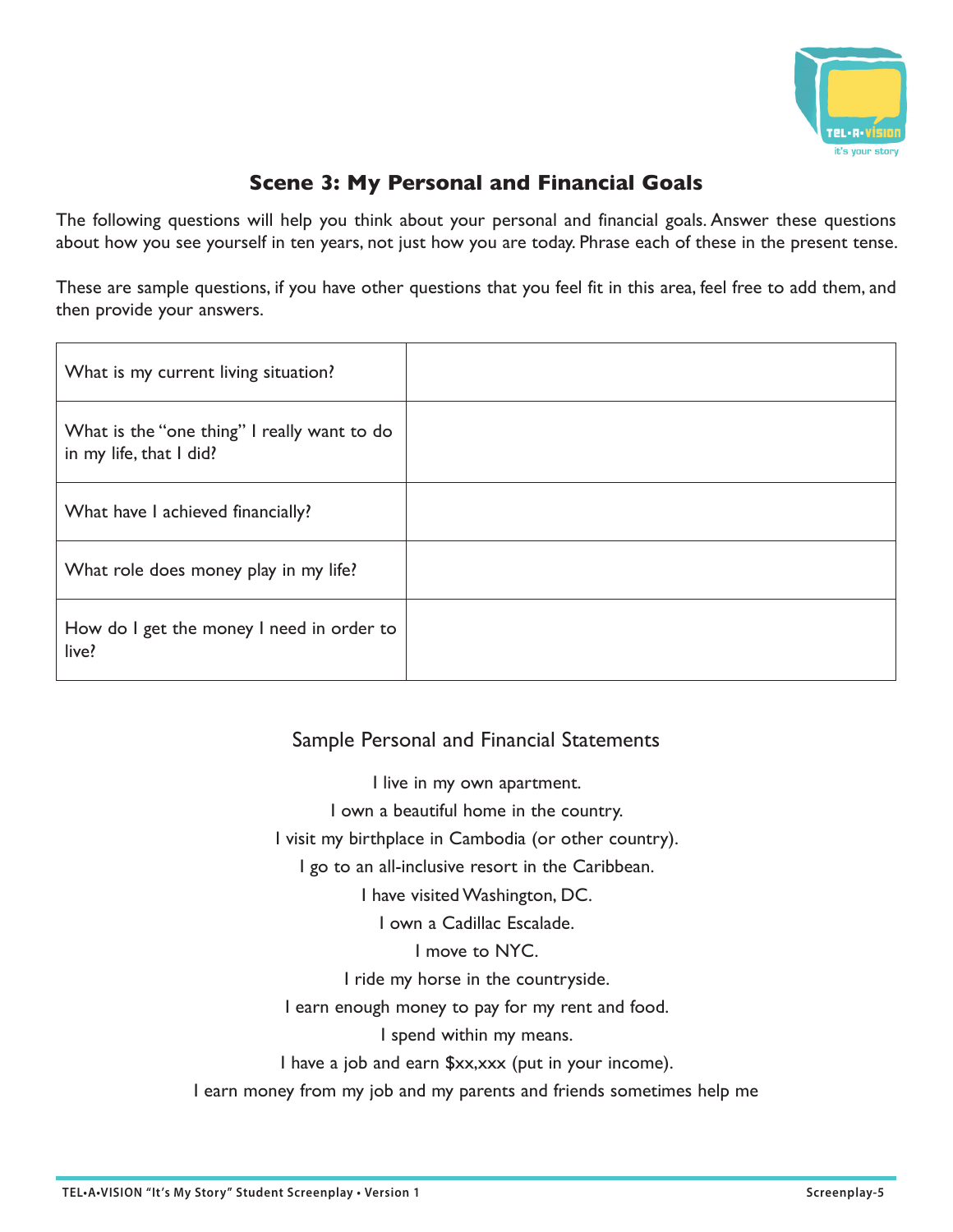

## **Scene 4: My Family, Spirituality and Relationships**

The following questions will help you think about your family, your spirituality (what you believe in) and your relationships. Answer these questions about how you see yourself in ten years, not just how you are today. Phrase each of these in the present tense.

These are sample questions, if you have other questions that you feel fit in this area, feel free to add them, and then provide your answers.

| What is your relationship with your parents? |  |
|----------------------------------------------|--|
| What do you do with friends and relatives?   |  |
| Are you married? Do you have children?       |  |
| What are your spiritual/ religious beliefs?  |  |

#### Sample Family/Spiritual/Relationship Statements

I am close to my family. I cook dinner for my parents once a week. I see my sister at least once a month. I am married. I have two children. I am living with my parents. I am helping my children grow up to be good people. My beliefs are my bedrock. I have quiet time by myself each day. I find strength in daily prayer. I have (a few, many) good friends. I have two Golden Retrievers.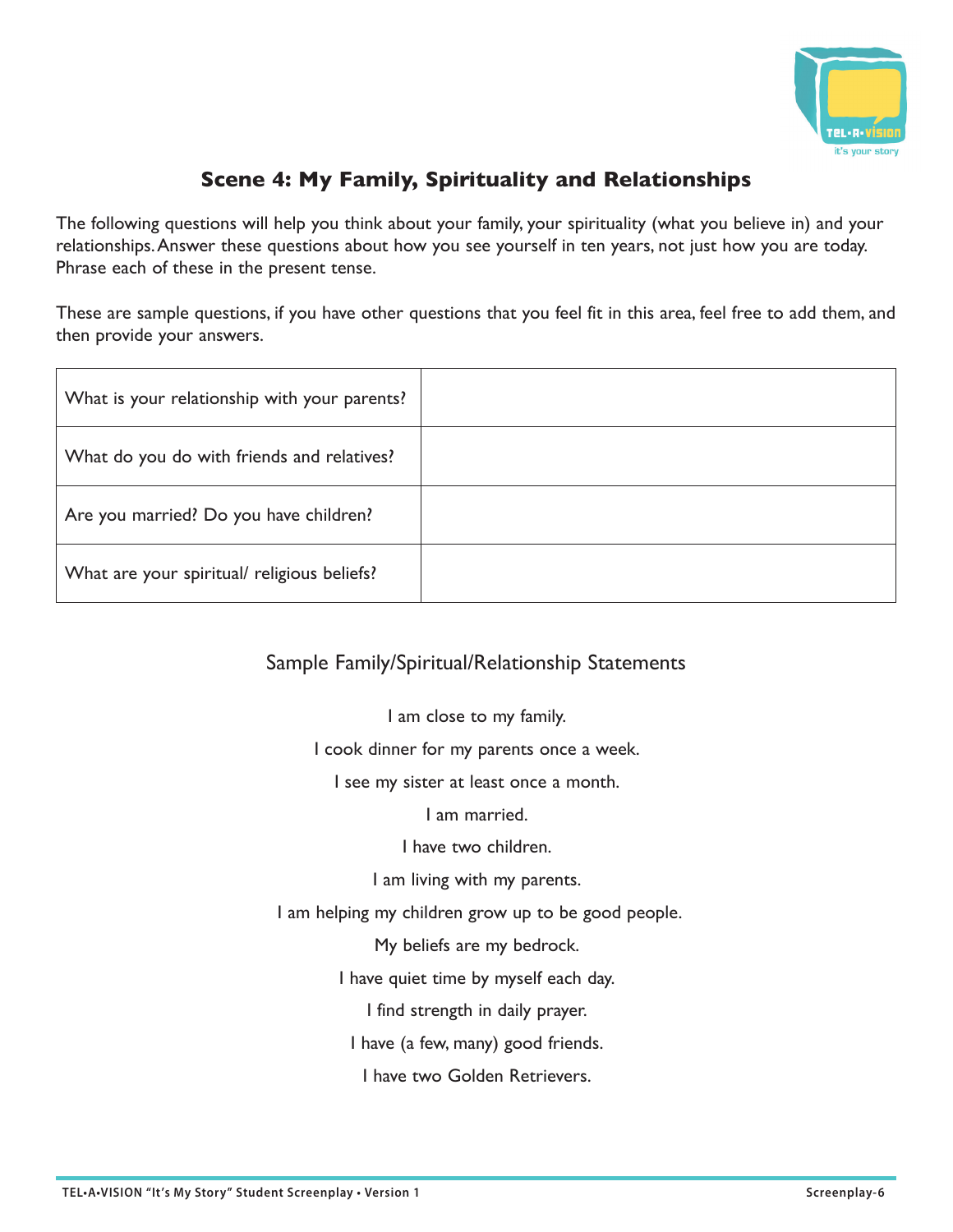

#### **Scene 5: My Character**

The following questions will help you think about your character, what you stand for. Answer these questions about how you see yourself in ten years, not just how you are today. Phrase each of these in the present tense.

These are sample questions, if you have other questions that you feel fit in this area, feel free to add them, and then provide your answers.

| What do I care most about?                              |  |
|---------------------------------------------------------|--|
| In general, how do you treat others?                    |  |
| What do you like best about yourself?                   |  |
| What made you successful?                               |  |
| What three words would you use to<br>describe yourself? |  |
| What is your biggest accomplishment?                    |  |

#### Sample Character Statements

I show compassion and support for people who need help.

I have the patience to remain calm.

I am tolerant and accepting of different views.

I am generous with my time and energy.

I treat all people fairly.

I have strength of mind and will.

I stand up for the rights of those I care about.

I learn from my mistakes.

I forgive others' mistakes.

I am an honest and genuine person.

My friends and I like and trust each other.

I am bold and daring.

I may start out being afraid, but I conquer the challenge.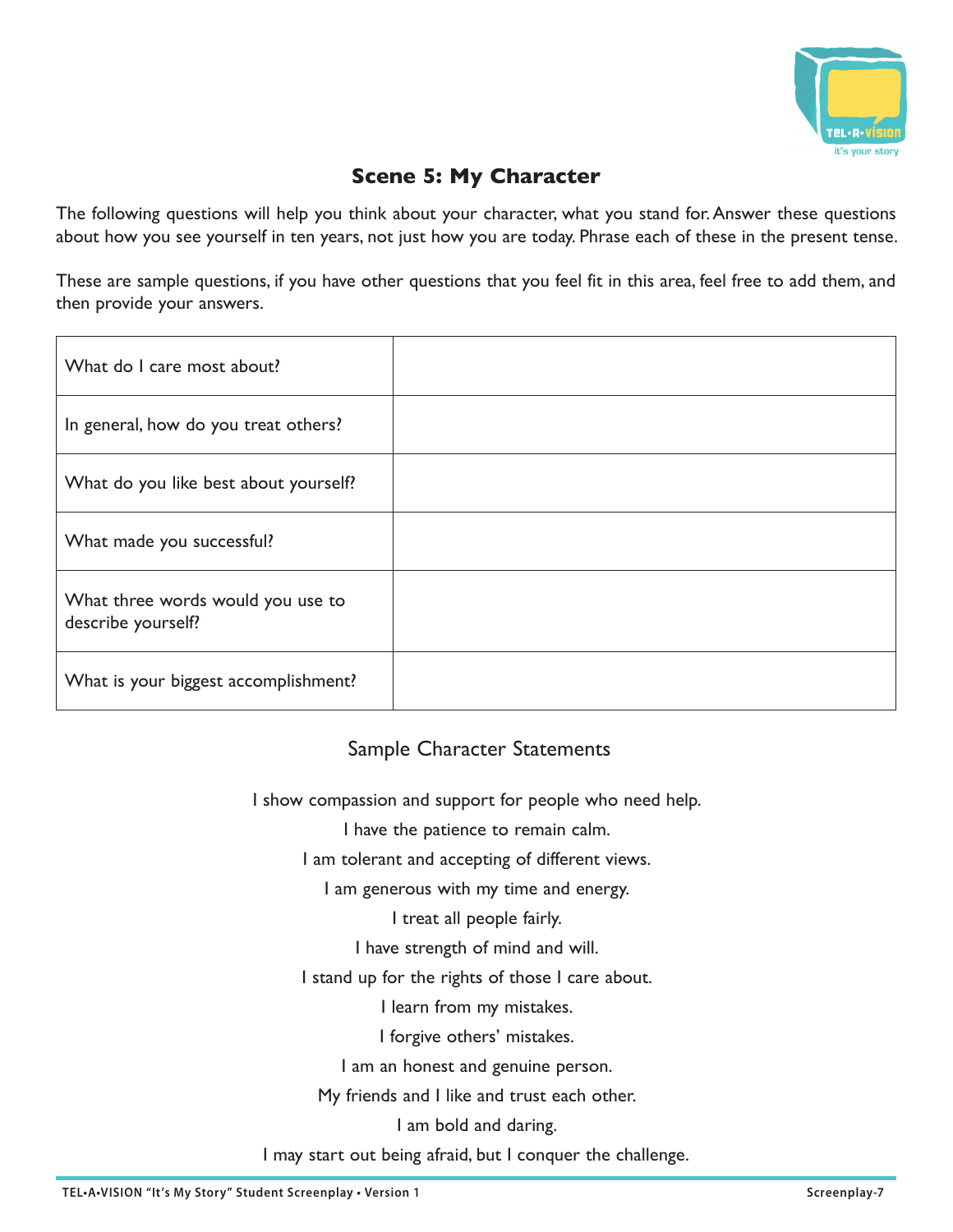

#### **Scene 6: My Career**

The following questions will help you think about your career. Answer these questions about how you see yourself in ten years, not just how you are today. Phrase each of these in the present tense.

These are sample questions, if you have other questions that you feel fit in this area, feel free to add them, and then provide your answers.

| What work do you see yourself doing?       |  |
|--------------------------------------------|--|
| What job are you most interested in doing? |  |
| What makes you a good worker?              |  |
| How do you feel about your job?            |  |

#### Sample Career Statements

I am a veterinarian.

I am a teacher.

I am a professional (football, baseball, basketball, etc.) player.

I am a doctor or nurse.

I am in the Military (Army, Navy, Air Force or Marines).

I am a policeman or fireman.

I own my own small business.

I am a lawyer.

I am factory manager or worker.

I am a computer professional.

I am a chef, cook, or waiter.

I am a musician, singer, DJ, actor/actress.

I work in child care worker.

I am a farmer.

I am a hard worker.

I am trustworthy.

I am willing to do the dirty work.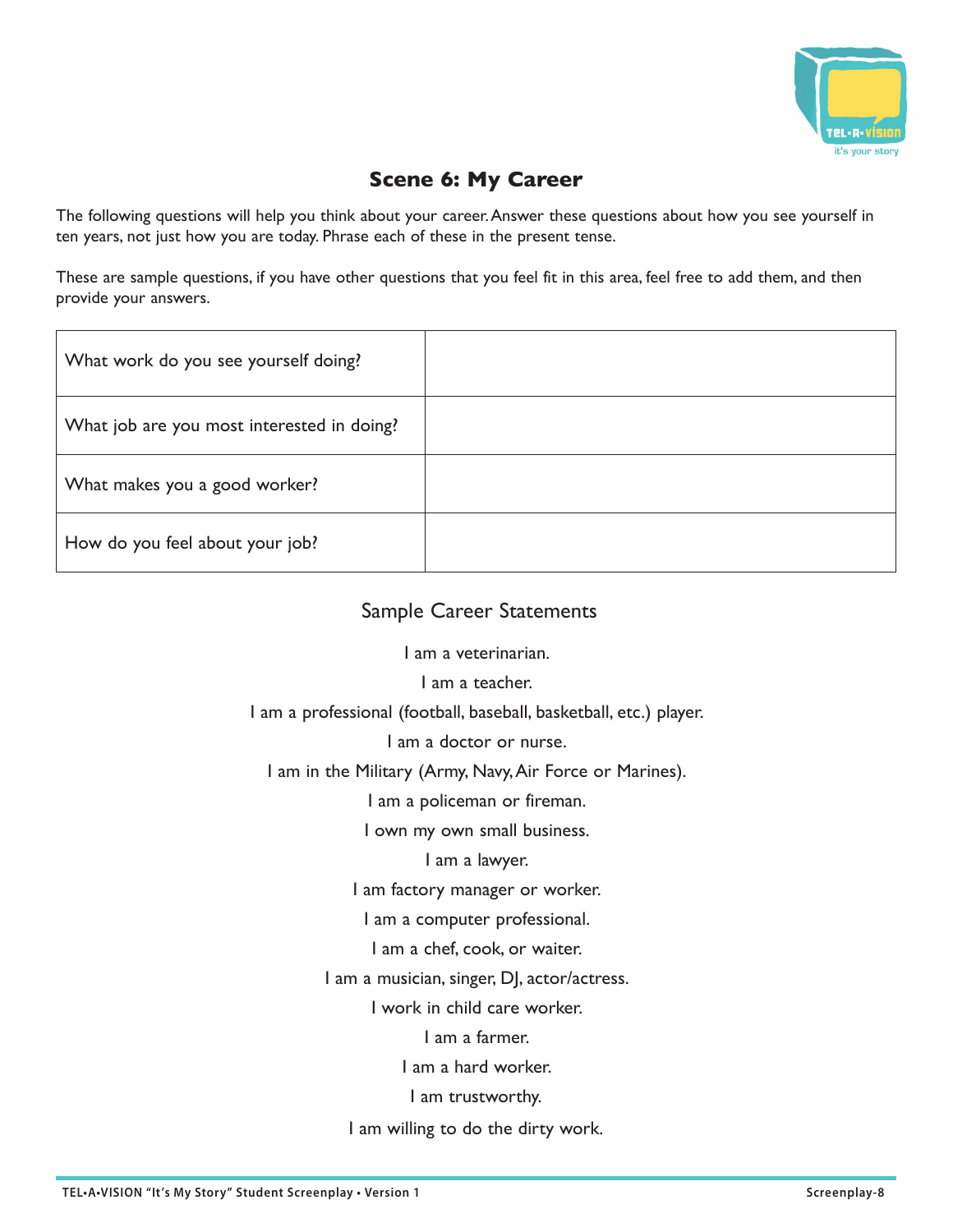

## **Scene 7: My Recreation, Health, and Body Goals**

The following questions will help you think about your recreation, health, and body. Answer these questions about how you see yourself in ten years, not just how you are today. Phrase each of these in the present tense.

These are sample questions, if you have other questions that you feel fit in this area, feel free to add them, and then provide your answers.

| What do you enjoy doing when you are not<br>working?     |  |
|----------------------------------------------------------|--|
| What do you like about your appearance?                  |  |
| What sports do you play or watch?                        |  |
| How do you keep in good health?                          |  |
| What would people like to know about your<br>recreation? |  |
| What is something CRAZY you have done?                   |  |

#### Recreation, Health, and Body Sample Statements

I am a movie buff. I play on a softball (bowling, basketball, swimming, golf, etc.) team. I am an Olympic gymnast. I have traveled to every state in the U.S. I have traveled around the world. I work out at the gym at least twice a week. I watch what I eat and put in my body. I am proud of the way I look. I walk every day. I camp in national parks throughout the US. I swam with dolphins in the Bahamas. I go dancing 3 times a week. I have sky dived over the Grand Canyon.